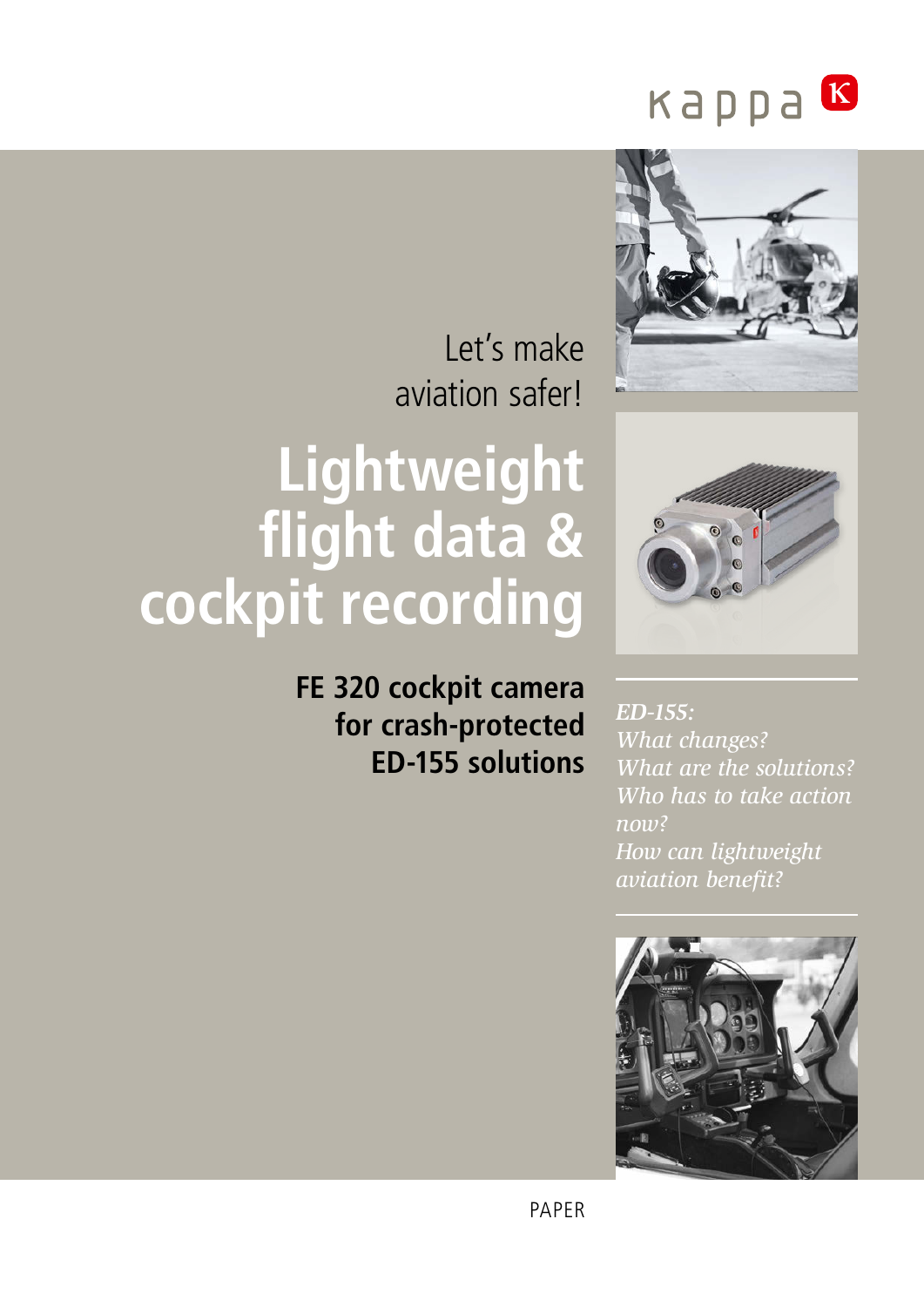In this paper:

# **03**

# **How Lightweight crash-protected recorders with certified cameras can boost safety in Light Aircraft Aviation**

A quick overview of the current situation

# **05**

# **Why cameras are so important for crash-protected ED-155 recording solutions** Fully compliant all-in-one solutions

# **07**

# **ED-155 Crash-protected Recording for lightweight aircraft**

What is in the Regulation?

## **08**

# **History and regulations**

*dangerous way to run a flight operation. Through the analysis of past flights, flight data monitoring can catch errors before they have a chance to lead to accidents."*

*"Not learning from* 

*tally expensive and* 

*the past is a bru-*

**NTSB vice chairman Bruce Landsberg** 

Dive in deeper into the topic!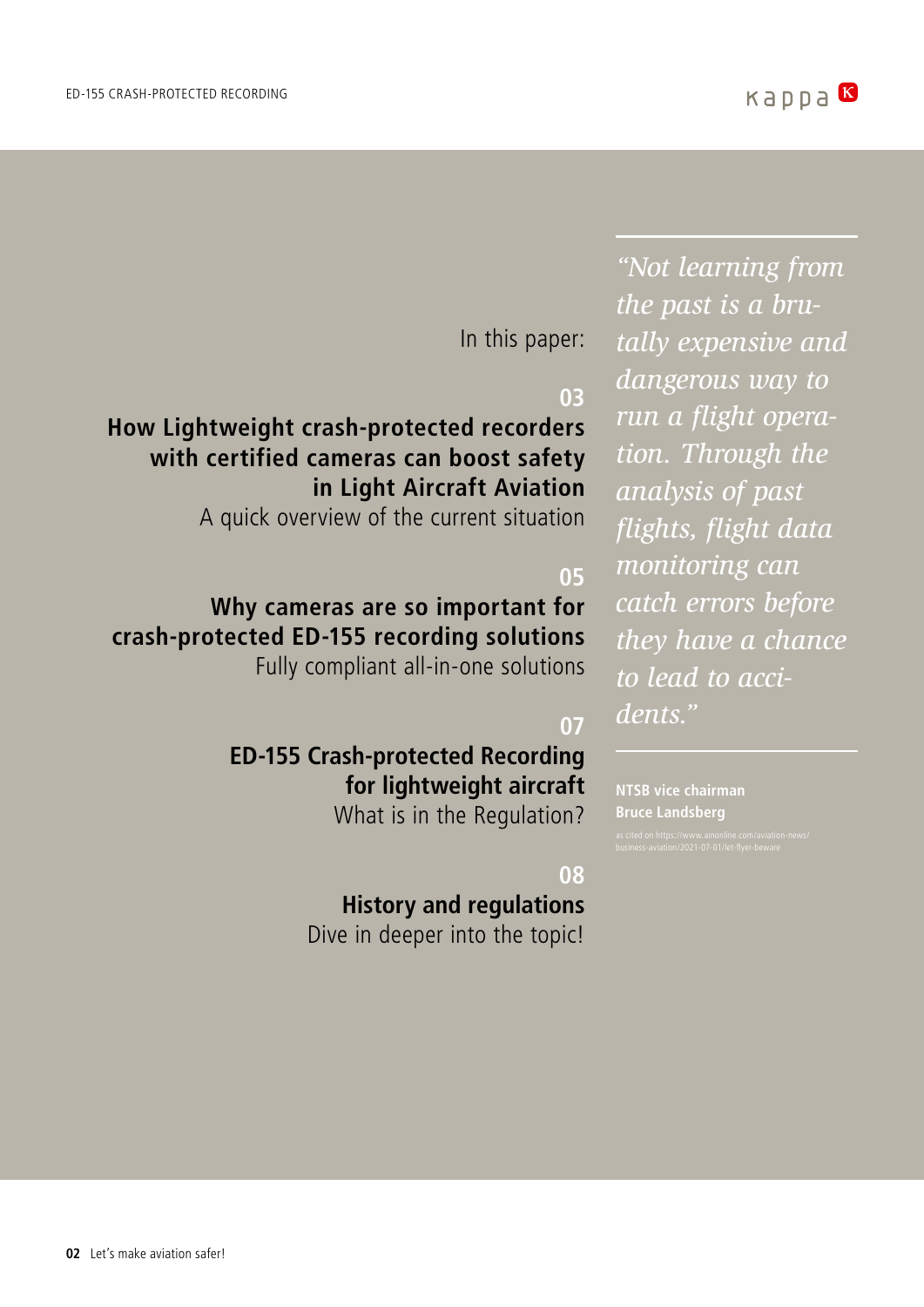## **How lightweight crash-protected ED-155 recorders can boost safety in light aircraft aviation**

A quick overview of the current situation

Safety is one of the most important topics in aviation. The regulations are very tight in this segment because a small error could trigger a big catastrophe and the risk of human injury is way higher than in other type of transports. Even if there is no human harm, every incident damages the whole industry. For a long time, the Light Aircraft industry was somehow under the radar and far less strict rules applied in this area. This is now changing, and it's changing fast.

#### **A hard deadline:**

#### **the installation of a lightweight flight data and cockpit recorder according to ED-155 is mandatory as from 5th September of 2022!**

For years, the NTSB (National Transportation Safety Board) and EU-ROCAE (European Organization for Civil Aviation Equipment) have required professional crash-proof image and data recorders for light aircraft and helicopters. The new update of EU regulation 2019/1387, forces the issue of the installation of lightweight crash-protected recorders according to ED-155 for newly built A/C and aircraft operated under CAT (commercial air transport) rules. With this deadline there is now an urgent need for action for lightweight aircraft OEM's and operators in commercial air transport.

#### **What we can learn from the tragical Kobe Bryant Accident (and from far too many others!)**

Following a fatal accident with no survivors or witnesses, an investigation may never be able to determine the exact causes and contributing factors unless the aircraft is equipped with an on-board recording device. The news about the tragic helicopter accident that happened to Kobe Bryant spread all over the world. Since a helicopter is a lightweight vehicle, it normally flies in Visual Flight Rules (VFR) conditions and it doesn't have a black box. As a consequence, the circumstances behind the Kobe Bryant accident remain unexplained. This is a sad example of why the ED-155 regulation is necessary.

But what if Bryant's helicopter had been equipped with a Flight Data Recorder (FDR) and a Cockpit Voice Recorder (CVR)? In this case, comprehensive data on the course of events of the accident would have been available, the causes could have been investigated. With such knowledge the industry can take measures to prevent similar accidents. Step by step, light aircraft aviation can thus become even safer and safer.

*"The more information we have, the better we can understand not only the circumstances of a crash, but what can be done to prevent future accidents. We are asking that currently available recording technology be put to use in a way that will improve aviation safety."*

**Dana Schulze, Director of the NTSB Office of Aviation Safety**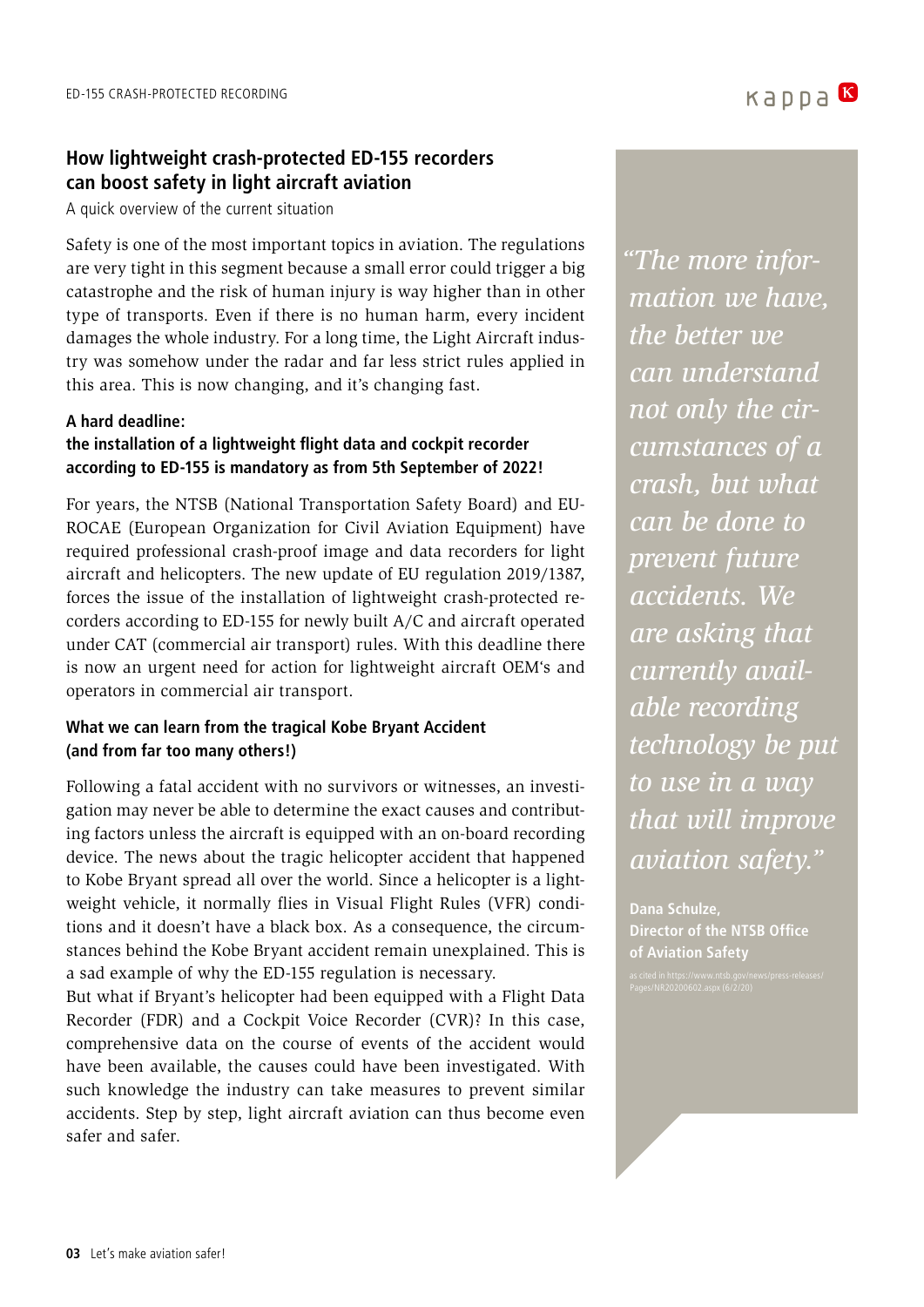#### **ED-155: The public opinion is already one step ahead. Light aircraft operators have to act now.**

In common passenger aircrafts, Flight Data Recorders and Cockpit Voice Recorders have been mandatory for a long time. People generally think all aircrafts, no matter which type, have installed a black box, with which all the information about a journey is collected and can be investigated after incidents. It is rarely known that this does not yet apply to light aircraft and light helicopters.

#### **Why is there still reluctance among some operators and pilots?**

The technology is still assumed to be costly and hard to install. Also, pilots partly perceive flight data and cockpit recorders as a kind of "big brother" technology. State-of-the-art solutions take that into account and prove better, e.g., with a data deletion option after uneventful flights. They are specifically adapted to the requirements of the light aircraft scene.

#### **Thinking ahead: State of the art solutions for lightweight crash-protected ED-155 recorders**

With the aim of making aviation safer, sensor and camera experts in the aerospace sector bring together their expertise to present light & smart crash-protected recording solutions fitting optimally into light aeroplanes, light helicopters and VTOLs with a simple installation. In this paper we give an overview of the regulations and requirements in the area of ED-155 and outline the potential and the benefits of crash-protected ED-155 recording solutions including certified cameras for a wide range of users in the field.







#### **Who is affected?**

ED-155 requires the installation of a lightweight flight data recorder for:

- Light aircraft used for commercial operations (CAT or SPO)
- Turbine engined aeroplanes with an MCTOM of 2.250 kg or more
- Aeroplanes with a MOPSC of more than 9
- Turbine engined helicopters with an MCTOM of 2.250 kg or more

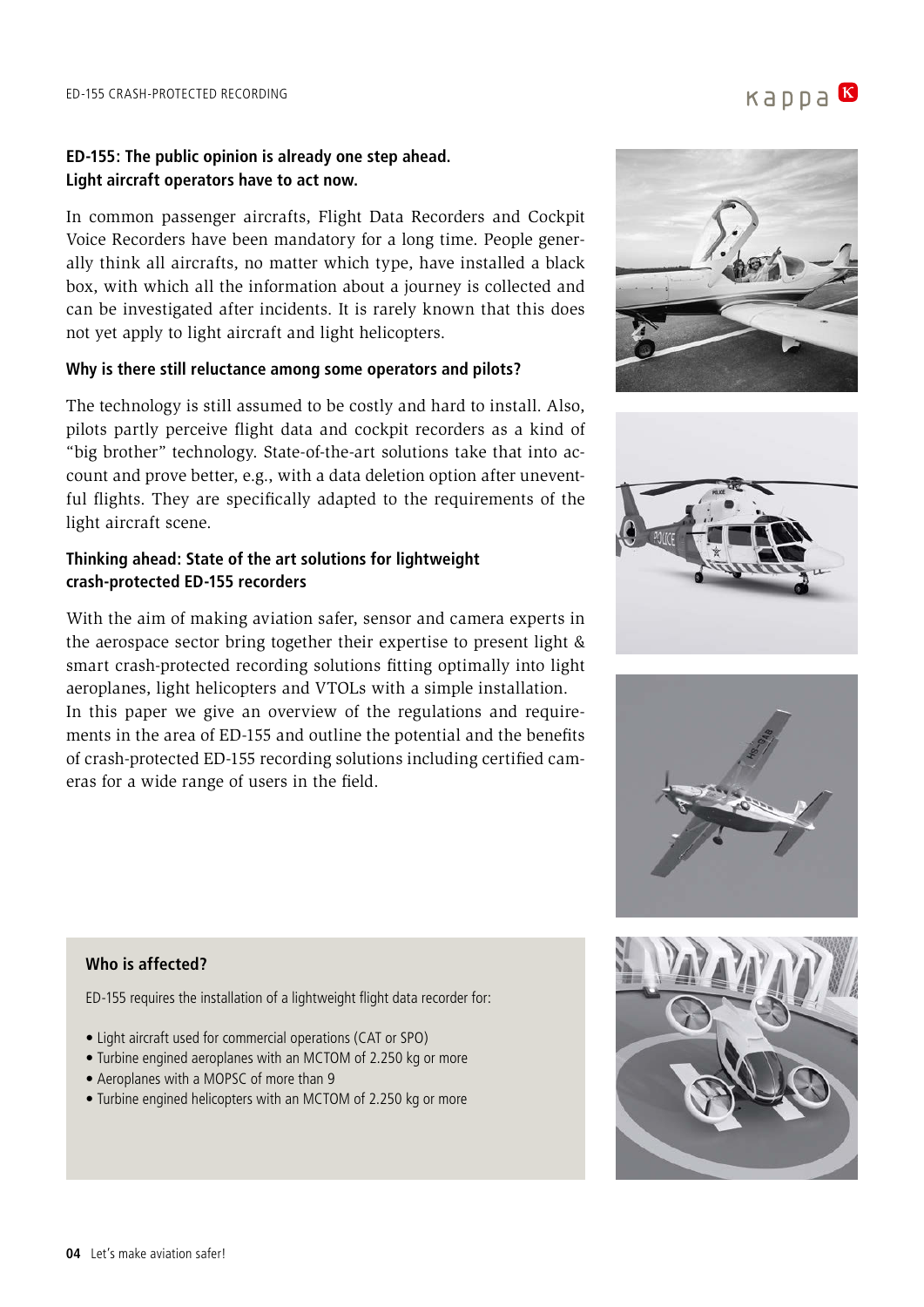# **Why cameras are so important for crash-protected ED-155 recording solutions**

Fully compliant all-in-one solutions

A partnership of proven sensor/recorder experts and camera experts with specific aerospace know-how can be the perfect basis for high performance all-in-one ED-155 recording solutions.

What is the flight data and cockpit recorder recording? Flight-data is stored together with high quality cockpit voice and video data in a crash-protected memory (CPM). Flight Data Recorders (FDR) record information such as altitude, airspeed, heading, and other aircraft parameters, many times per second. Cockpit Voice Recorders (CVR) record radio transmissions and ambient cockpit sounds, such as pilot voices, alarms, and to a certain extend also engine noises.

As a fallback, the camera provides partly redundant information from the cockpit instruments and additional visual information from the cockpit (such as pilot actions, external view, etc.). In principle, the camera is also a bridging technology for flight data recorders in analog-based cockpits by streaming analog cockpit instruments. The camera is hence an extremely versatile and important tool within ED-155 recoding solutions.

#### **Kappa "Flight Eye Cockpit" for ED-155 recorders**

As an OEM component for ED-155 recording solutions, Kappa relies on the proven "Flight Eye Cockpit" camera (FE 320). The camera provides Full HD 1080p (with configurable bandwidth down to 200 Kbit, Ethernet IP and H.264 compression. Thoroughly matched to the crash-protected recorder, it meets all ED-155 requirements: HDR video quality under extreme light conditions, frame rate adjustments, distortion-free images at wide field of view, and uninterrupted, digitally stabilized video streaming even under heavy aircraft vibrations. The camera comes in a modular SWAP-C design, either in compact design or with separated sensor and electronic unit (up to 10 m). The camera also provides a dual streaming function to feed two independent recorders.









Already successfully implemented: HENSOLDT and Kappa offer the SferiRec LCR with the camera FE 320 LCR as a high-performance joint ED-155 recording solution. All ED-155 requirements are safely met with the currently lightest device on the market. **[Find more information on our website!](https://www.kappa-optronics.com/en/aviation/cockpit-cameras/cameras-for-ed-155-recorders/)**

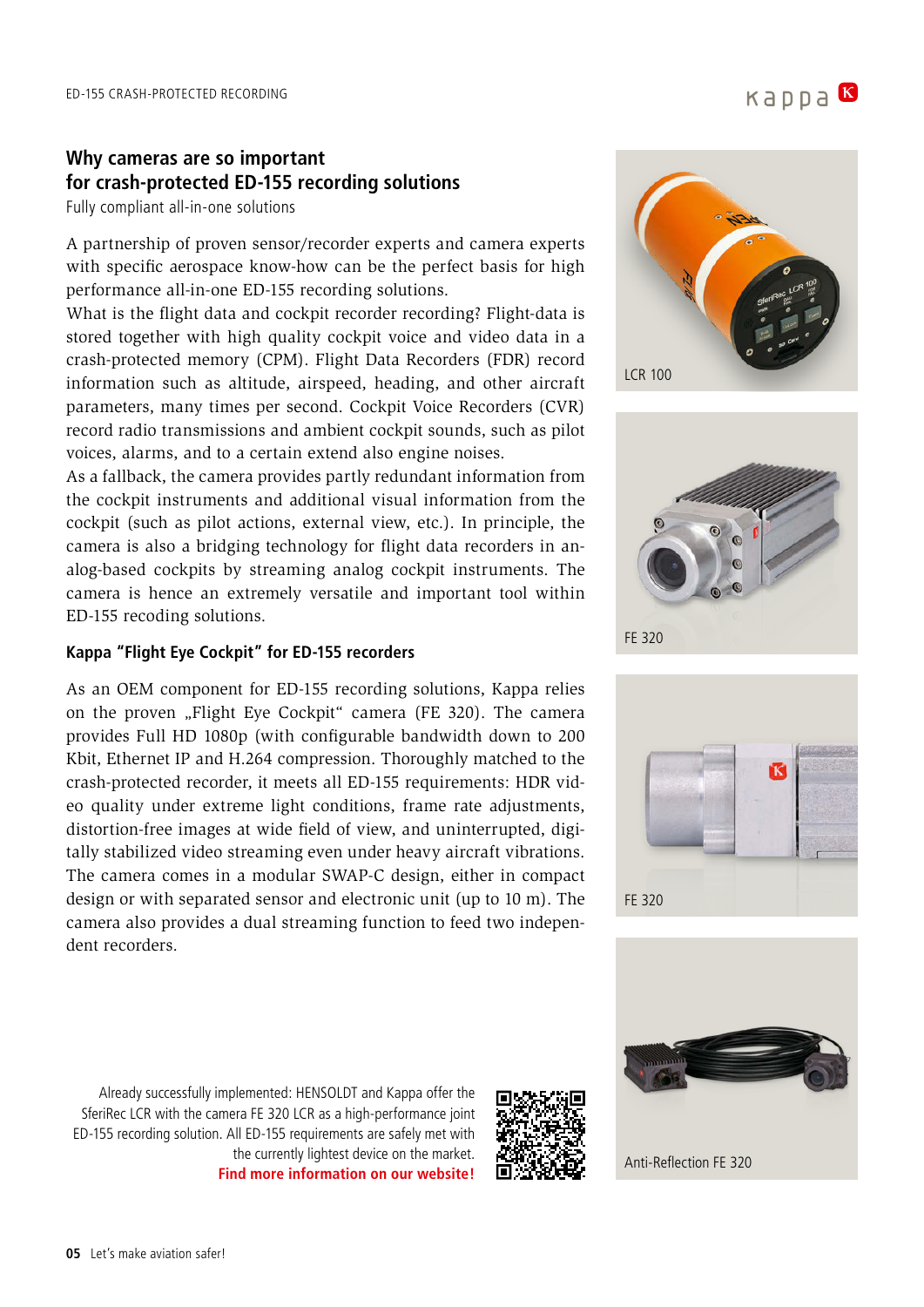#### **Versatile use: interesting use cases beyond ED-155**

Crash-protected recording solutions not only fulfill the ED-155 and ETSO–2C197 requirements, but can also bring additional practical benefits for numerous actors in the area of light aircraft aviation. Flight schools can use the solution to intensify their training. Due to the installed sensors, it can deliver instructive data for training purposes. Realtime information and vision give the chance to perform tests and in that way being safer and more confident while flying. Tests, results, and training can be checked and evaluated after the flight. Flight schools and MROs are provided with additional information about exceedances and incidents not observed or reported by the pilot. Moreover, aircraft insurances might also be interested in detailed asset protection information.

To be able to use high-quality video streams for these purposes, it is recommended to work with cockpit cameras that deliver higher framerates and better resolutions than specified by ED-155. It's also possible to use cameras with dual streaming (e.g., the FE 320 camera from Kappa optronics) to feed two independent recorders with different set-ups on image quality and bandwidth, one specifically for ED-155 crash-protected recording, and one for the described other use cases.

#### **Strong positive feedback from the industry**

Numerous OEMs show great interest in SWaP-C solutions meeting ED-155. Thanks to these new systems, not only big aircraft and companies can boost the safety issue for their aircraft, but finally also medium and small size platforms have access to a safe, easy-to-install and affordable solution specifically adapted to their purposes.



#### **Who can benefit?**

• All Lightweight Aircraft Actors: fulfill ED-155 requirements. Note: for CS-23 aeroplanes (not being complex motor-powered aircraft or rotorcraft and ELA2 A/C) no STC is required for the installation. For these aeroplanes CS-STAN is sufficient. LCR: CS-SC104a / Camera: CS-SC403a

kappa B

- MROs: objective data for efficient maintenance
- Flight Schools: next-level training with instructive flight data for analysis and student coaching
- Aircraft Insurances: comprehensive data for asset protection

*"(…) since 86 percent of the 185 turbine-powered helicopter accidents it investigated between 2005 and 2017 had no recording equipment installed, the FAA actions were ineffective."* 

**National Transportation Safety Board (NTSB)**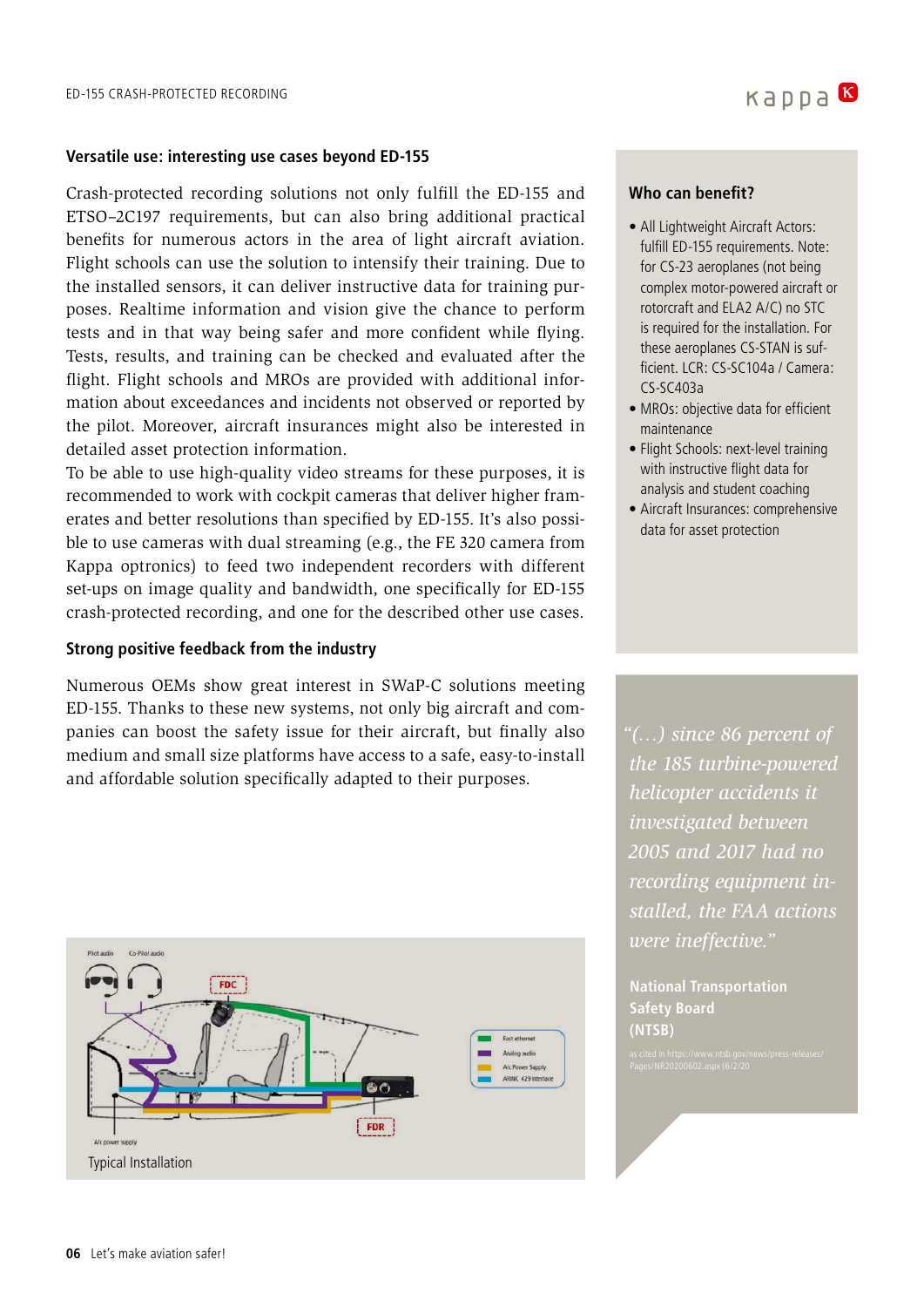# **ED-155 Crash-protected Recording for lightweight aircraft**

What is in the Regulation?

The latest high profile accidents involving aircraft which are currently not required to carry cockpit voice or data recorders are bolstering accident investigators desires to have standardized recorders on that class of aircraft. ICAO recently submitted a proposal, the mentioned EU Regulation 2019/1387, to require ED-155 recorders to be fitted. EUROCAE ED-155 is part of working group 77 consisting of Accident Investigators, Regulatory Agencies, OEM's, System Manufacturers, Industry Groups. ED-155 regulation responds to a need for improved recording of vital information on small aircraft for aviation safety investigations. It defines the minimum operational performance specification for recording

functions for aircraft data as cockpit audio, airborne images and data-link messages in a robust recording medium primarily for the purposes of the investigation of an occurrence, e.g., an accident or incident. It is applicable to robust on-board recording systems, ancillary equipment and their installation in aircraft. This regulation can also be used to give guidance to manufacturers intending to develop or install lightweight flight recording systems which may be used for other purposes such as flight training or flight data monitoring. It is not the intent of this Minimum Operational Performance Specification (MOPS) to provide replacement or acceptable alternatives for the ED-112 specification.

For more characteristics about the regulation and deeper information go to the ED-155 document itself.

**Comparison ED-112A & ED-155 Crash Survival Requirements** 

#### **Survivability Requirement ED-112A Crash Survival ED-155 Crash Survival** Impact Shock 3.400 g 1.000 g Shear and Tensile Test **Example 18** Test **1** Test **1** Test **1** Test **1** Test **1** Test **1** Test **1** Test **1** Test **1** Test **1** Test **1** Test **1** Test **1** Test **1** Test **1** Test **1** Test **1** Test **1** Test **1** Test **1** Test Penetration Resistance penetration force produced by a 227 kg weight N/A Static Crush 22.25 kN High Temperature Fire 60 Min. 1.100°C 15 Min. 1.100°C Low Temperature Fire 10 hours 260°C N/A Deep Sea Pressure **base of 60 Mpa** / equivalent to a depth of 6.000 m N/A Sea Water Immersion 3 m water depth for 30 days\* N/A Fluid Immersion **Fluid Immersion** for a period of at least 8 hours **N/A** New ETSOs (European Technical Standard Order) increase duration to 90 days N/A

New ETSOs:

ETSO-2C123c: Cockpit Voice Recorder Systems ETSO-2C124c: Flight Data Recorder Systems

#### **In Short:**

# **ED-155 Key Points**

- **ED-155 has reduced crash protection as compared to ED-112 for reduced cost and weight goals, since ED-155 is destined to lightweight aircraft.**
- **Both Fixed and Deployable Recorders are addressed, the regulation gives the chance to have either.**
- **• No ULB is required.**
- **ETSO-2C197 and TSO have a minimum size of Crash Protected Memory (CPM) or Robust Memory defined. However, there is no limitation of size and weight, the device just has to fit into the small aircraft.**
- **Specification of main functions:**

**Cockpit Audio Recording System (CARS) for at least 2 hours**

#### **Aircraft Data Recording System (ADRS)**

**for at least 25 hours**

**Airborne Image Recording System (AIRS) for at least 2 hours**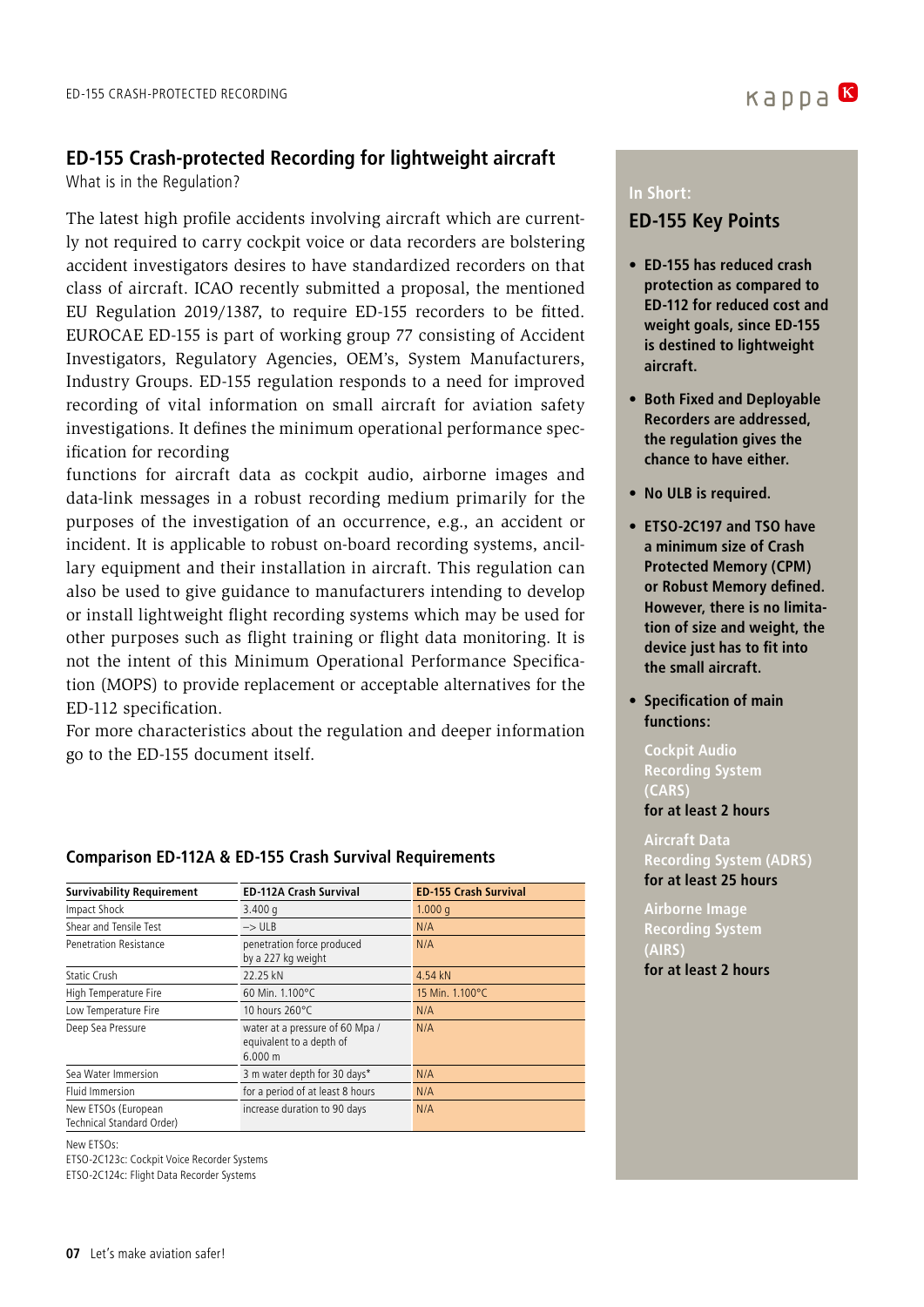#### **History and regulations**

Dive in deeper into the topic?

FDRs, ADR for accident data recorder, are electronic devices employed to record and collect data of any system on an aircraft. The documented data by this device is used for accident and incident investigation. FDR together with CVR, help accident investigators to determine the reasons and sources of the event and moreover, give the chance to authorities to understand what really happened and to help mitigate future incidents and risks. The results of the findings might lead to a recommendation by the regulator or in some cases also to an AD (Airworthiness Directive). The findings of the investigation can

contribute to avoid similar accidents or incidents in the future. FDRs are subject to different regulations to ensure their proper functioning. Since the first uses of these devices, they are continuously evolving with new technologies in order to achieve a better recoverability after an event.

#### **Regulations**

Regulations arise from the need to understand why an incident occurs so that future similar scenarios can be avoided. International standards and recommended practices are established by International Civil Aviation Organization (ICAO) for the international commercial air transport. However, a national air agency could decide not to enforce a regulation from ICAO, but this may have an impact on the national fleet's ability to operate internationally. It's important to note that ICAO is not a standards organization, instead it is more focused on producing performance-based requirements.

#### **European Regulation**

The European Aviation Safety Agency (EASA) is the responsible regulator for Europe. In the case of ICAO, all the requirements are accomplished in Annex 6 "Operation of Aircraft".

EASA has an initiative for changing EU Regulation Nr. 965/2012: Obligation for installation of a crash recorder in aircrafts where currently no recorder is required. Aircrafts which operate commercially (Commercial Air Transport (CAT) and Specialized Operations (SPO)) as well as small category VTOL aircraft are affected.

SC-VTOL regulation requires already an ED-155 recorder for all VTOL platforms. Within this notice of purpose amendment, a harmonization with new ICAO Annex 6 rules shall be achieved. Furthermore, identification of safety issues affecting light aircraft by means of data recorded in flight shall be established. Turbine engine helicopters with an MCTOM of 2.250 kg or more are affected. The flight recorder shall record, by means of flight data or images, information that is sufficient to determine the flight path and aircraft speed.

## **History**

**First device appears in 1939 based on photographs and during World War II recorders using metal wire and foil arise, first generation FDR.**

**In 1953 a device that could record aside from instruments reading and cockpit audio was created, known as "Black box".**

**In the 1960s all carriers had to be equipped with a flight recorder and follow some regulations becoming a mandatory equipment.**

**Second generation FDRs were introduced in 1980 based on solid state. The use of solid-state memory expanded the recording capacity, enhanced crash/fire survivability, and improved recorder reliability.**